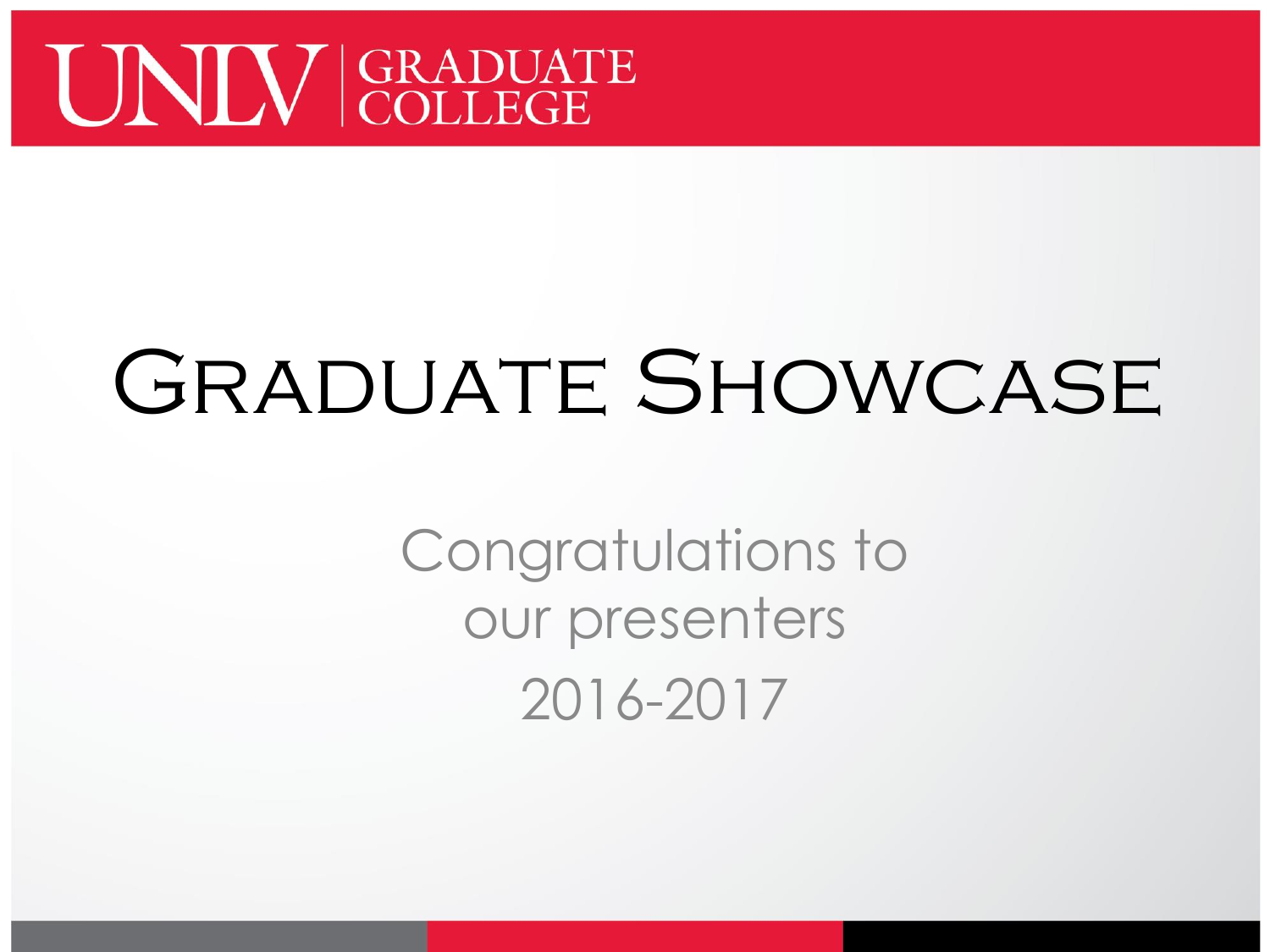### CHANDLER HASSAN



year MS student in the bioterrorism weapon and he Chandler Hassan is a second-Department of Chemistry and Biochemistry, supervised by Dr. Ernesto Abel-Santos. His research will address the effect of spore germination on the pathogenesis of anthrax. The anthrax attacks of 2001 demonstrated its ability to be used as a hopes that his work will better prepare our country if another attack were to occur.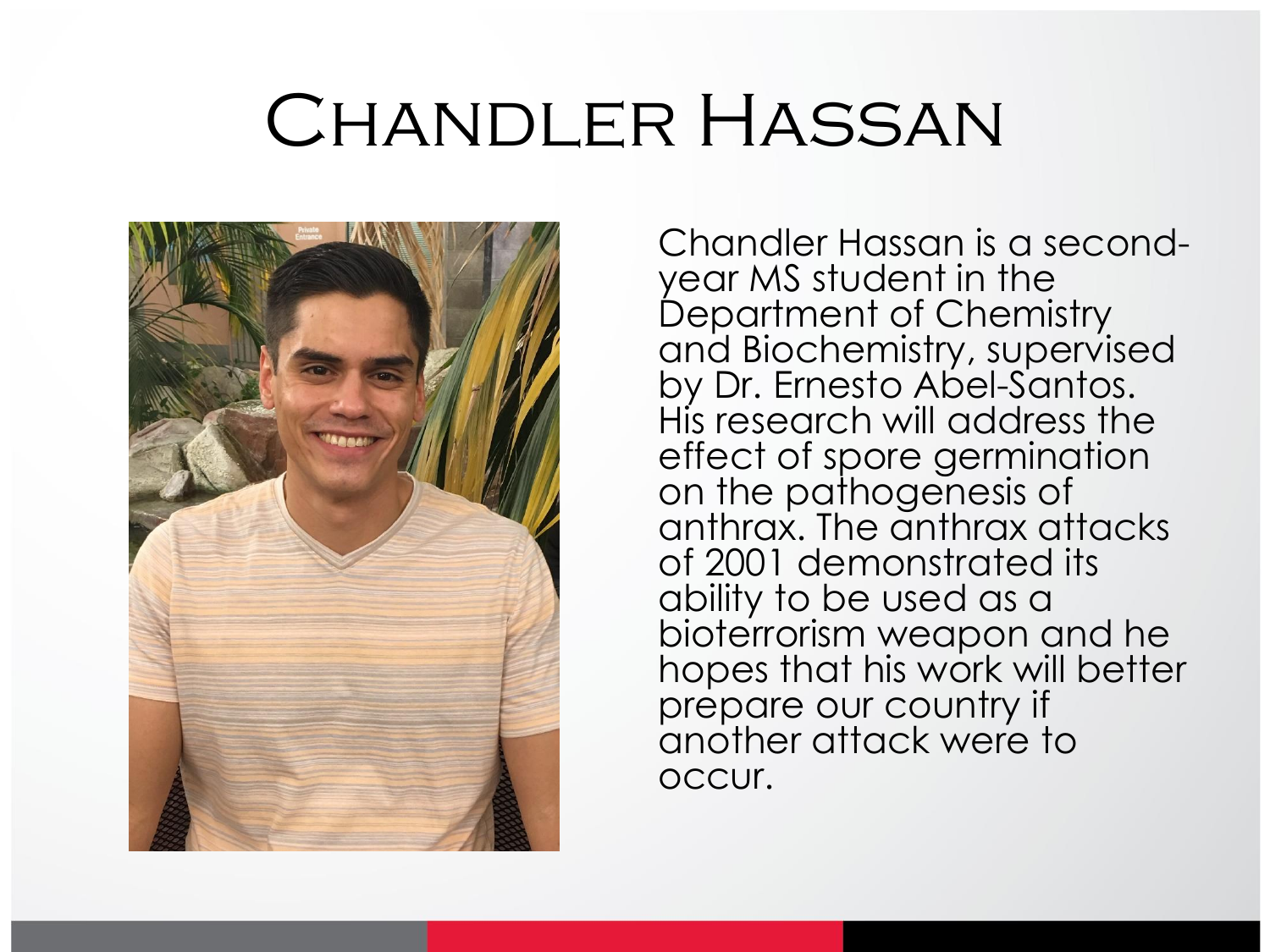## KATELYN DIBENEDETTO



 water access, particularly in risky management strategies, it will Katelyn DiBenedetto is a fifth year Ph.D. student in the Department of Anthropology, supervised by Dr. Alan Simmons. Her primary research interest is how humans find solutions to problems related to land and and marginal environments. Her dissertation research will use Neolithic Cyprus (around 12,000 years), an island in the eastern Mediterranean, as a case study. She hopes that by studying past issues related to land and water emphasize human resilience and human ingenuity in dealing with these problems for thousands of years.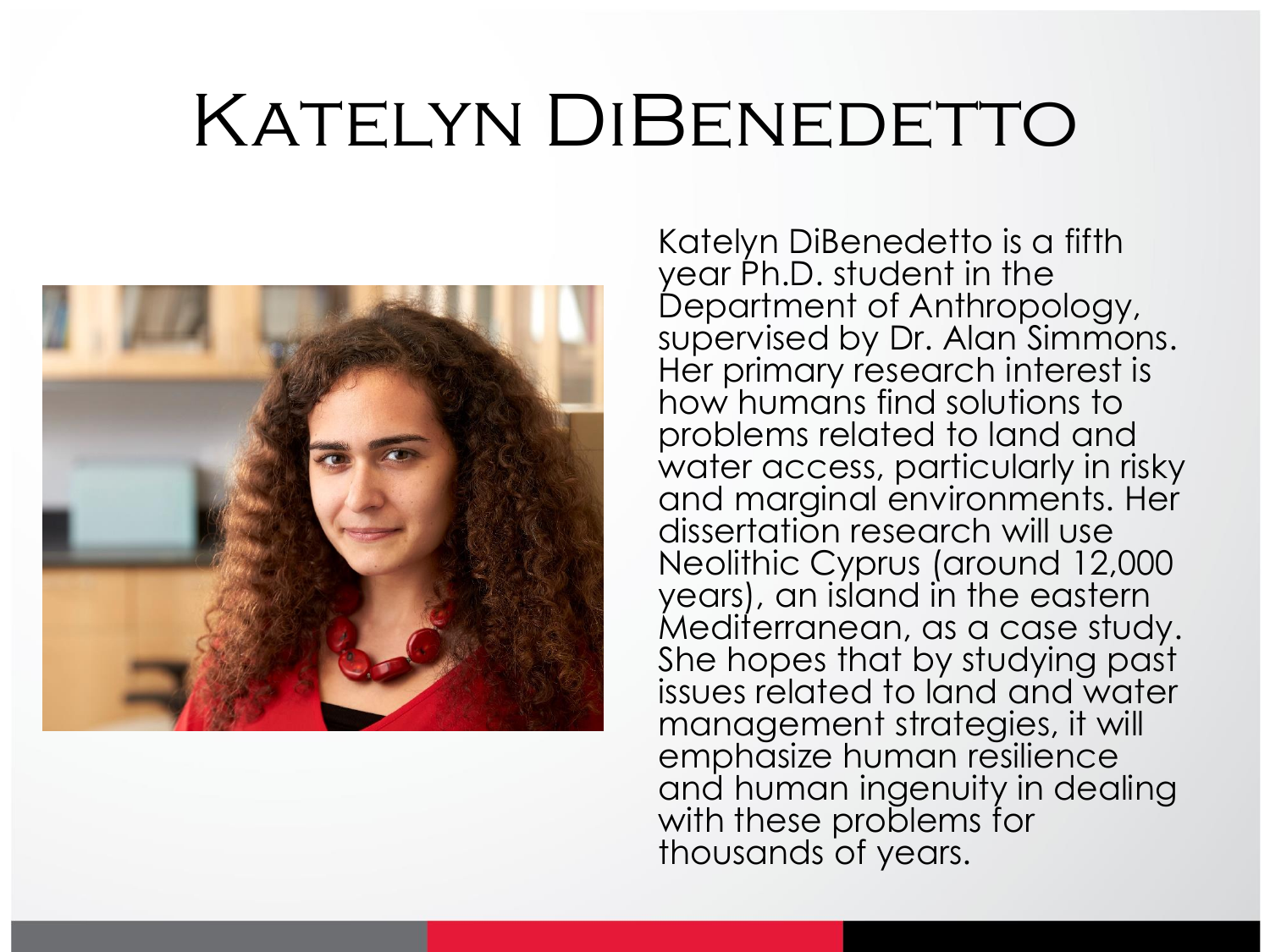## Gabriela Tscholl



 M.A. student in the Department of Her research interests are in the memorial speeches delivered research will advance both Assistantship, she has served as a Gabriela Tscholl is a second-year Communication Studies under faculty advisor Dr. David Henry. political communication, with an emphasis in presidential discourse. Her Master's thesis will examine by President Barack Obama following mass shootings. This scholars' and citizens' understanding of how presidents lead during moments of tragedy. As part of her Graduate Research Assistant for faculty and teaches COM 101: Fundamentals of Oral Communication.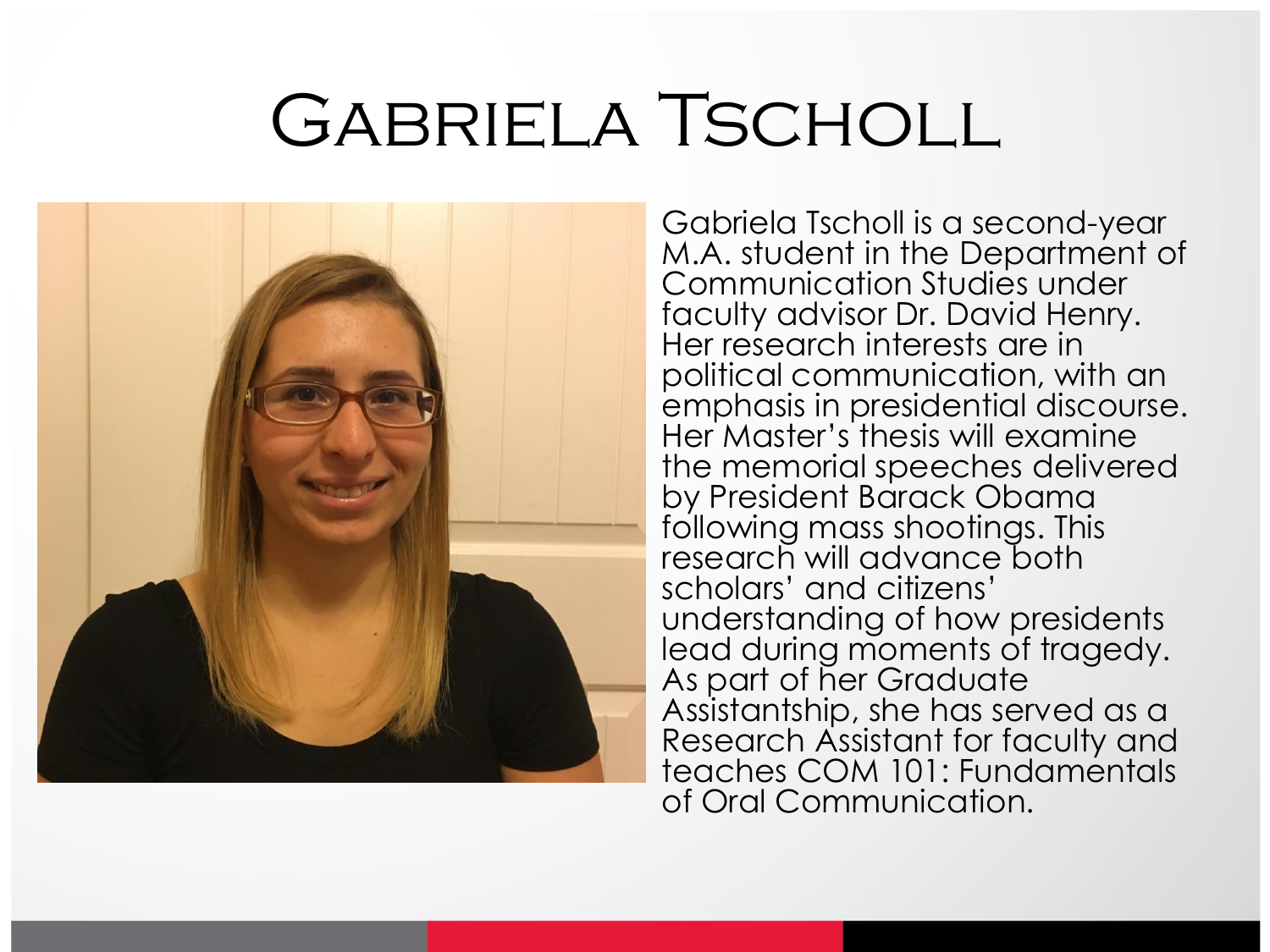## Nathan Henceroth



 candidate in Political Science, His dissertation looks at the Nathan Henceroth is a PhD under the supervision of Dr. Chris Jensen. His primary area of research is political extremism within industrialized democracies. electoral effects of public grandstanding within the European Parliament.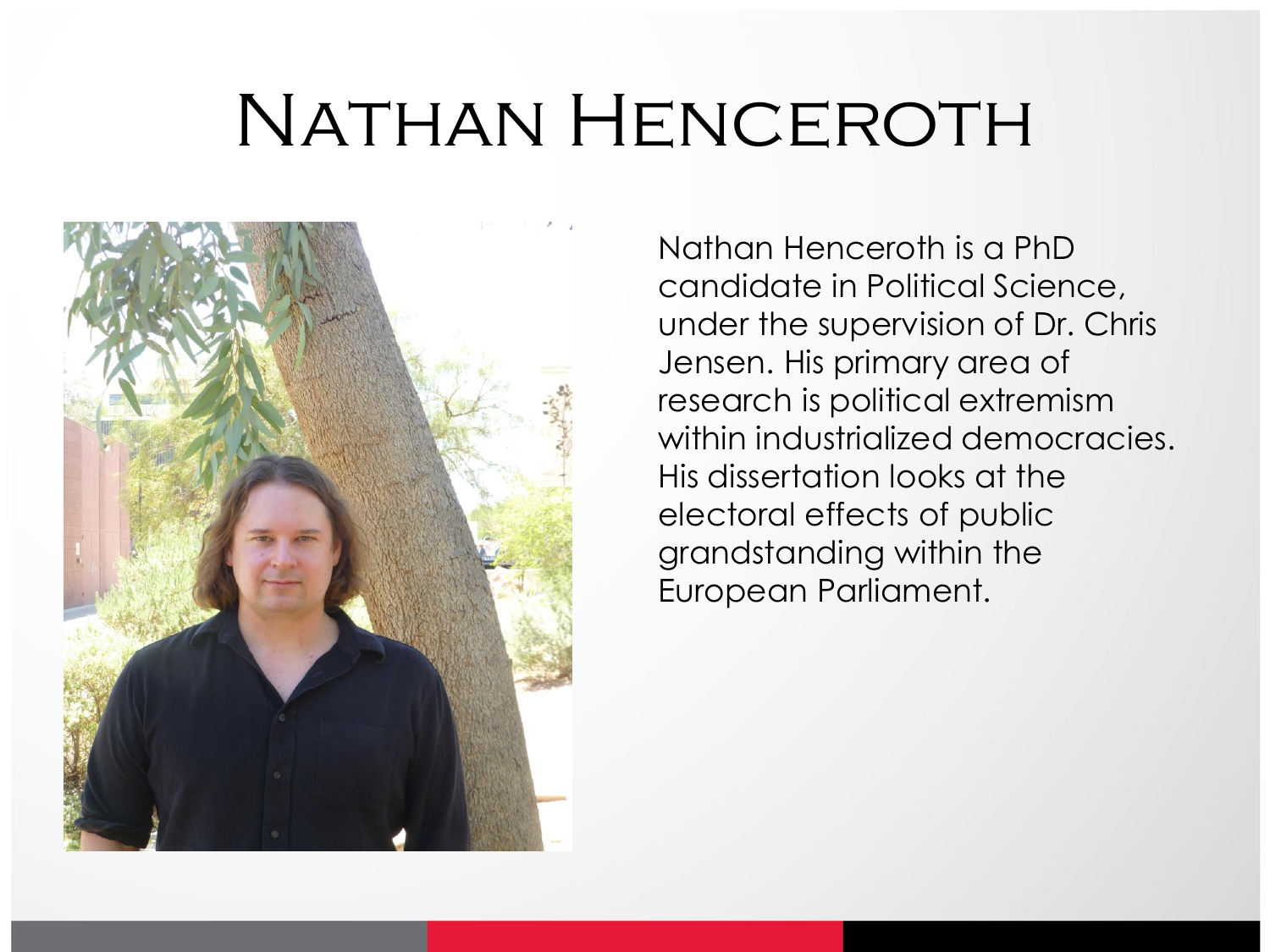## Jacqueline Phan



 Jacqueline Phan is a M.S. student Biochemistry, supervised by Dr. in the Department of Chemistry & Ernesto Abel-Santos. Her thesis research will address how synthetic bile salt analogs have the potential to prevent *Clostridium difficile* bacterial spore germination in the gut (gastrointestinal tract) that leads to *Clostridium difficile* infection (CDI), a disease that causes antibiotic-associated diarrhea. She hopes that by studying the effects of bile salt analogs on spore germination, they may one day become effective drugs in the prophylactic treatment of this \$3.2 billion annual burden to the U.S. Healthcare System.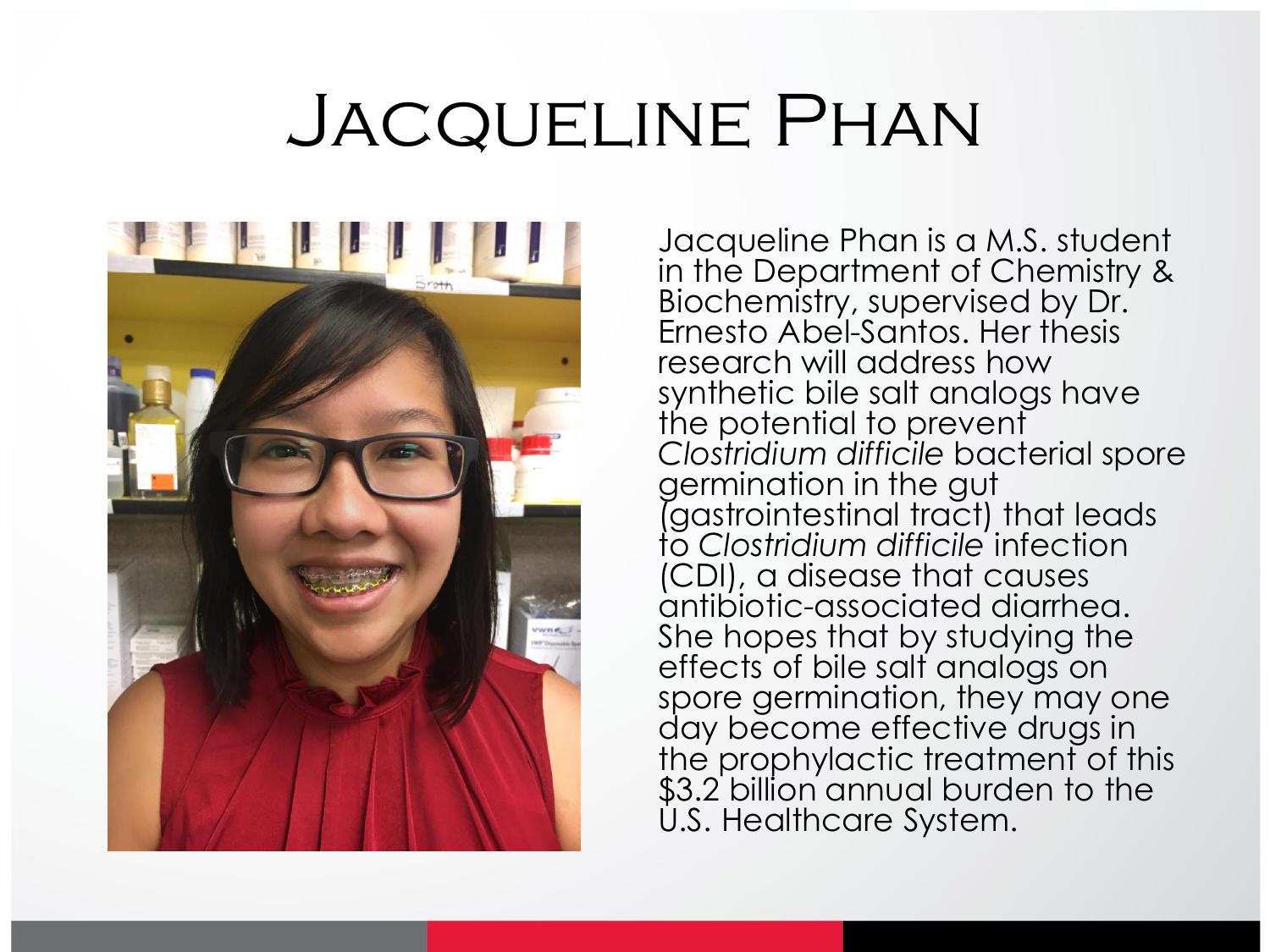#### Srikanth madala



 student in the Department of supervised by Dr. Robert F. Boehm, with an emphasis in solar and renewable energy studies. His dissertation research aims at collection through design improvements in stationary solar concentrators. He hopes to address the energy needs of the Srikanth Madala is a Ph.D. Mechanical Engineering, maximizing solar energy future by studying stationary solar energy collection.